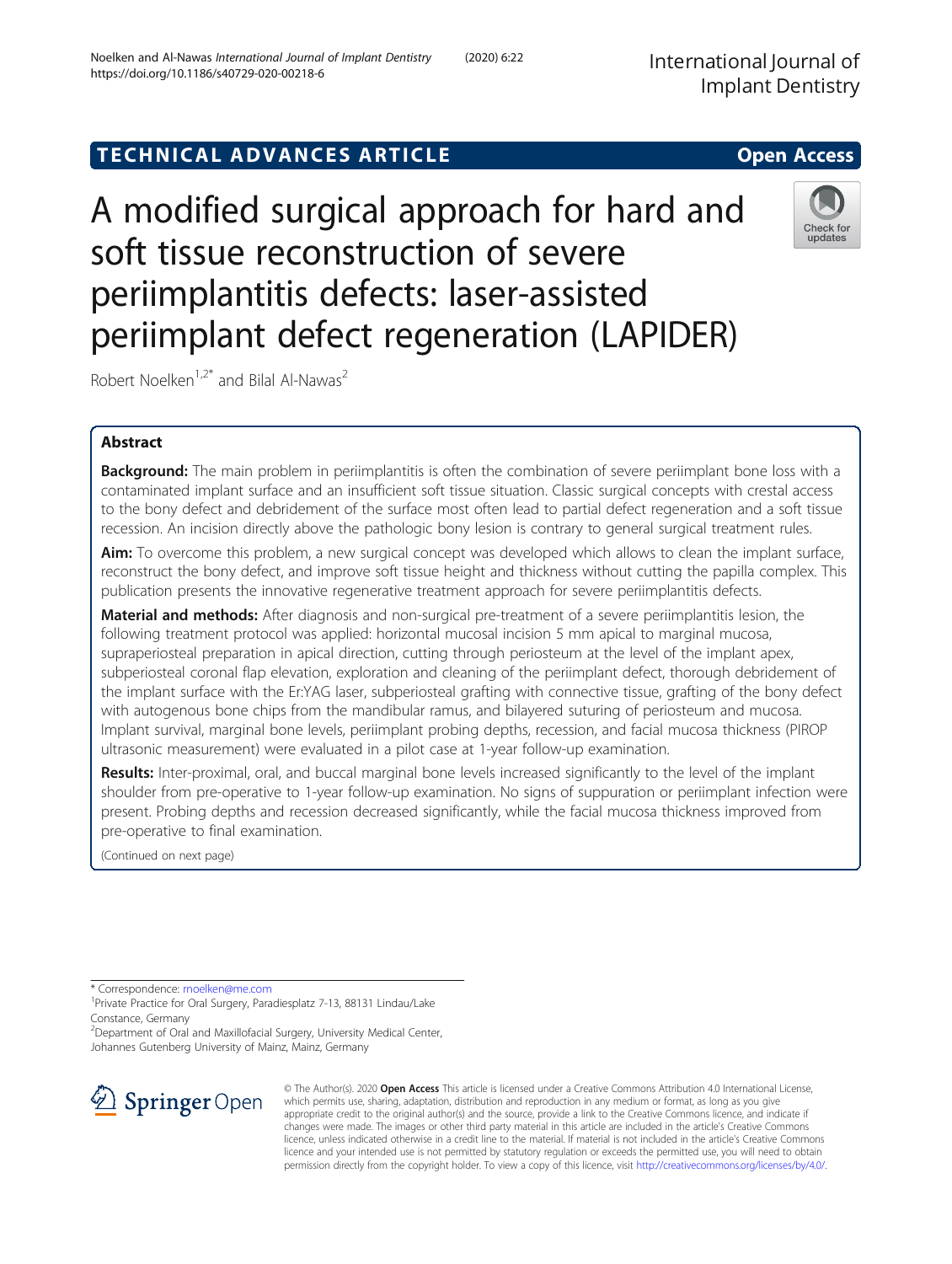## (Continued from previous page)

**Conclusions:** Marginal bone levels and soft tissue improvement suggest feasibility for the regeneration of severe periimplant hard and soft tissue deficiencies by this new treatment approach. With the use of this concept, the simultaneous implant surface cleansing and improvement of hard and soft tissue seem to be possible and unfavorable postoperative exposition of titanium surface might be prevented. Comparative studies are planned to quantify the effects of this new surgical protocol.

Keywords: Periimplantitis, Laser, Bone grafting, Soft tissue grafting, Soft tissue Thickness, Bone regeneration, Recession, CB-CT, Attached mucosa, Ultrasonic measurement,

## Introduction

Soft tissue health around dental implants, the prevention and treatment of periimplantitis, and the maintenance of periimplant esthetics have become an important topic in implant dentistry. The main problem in periimplantitis is often the combination of severe perimplant bone loss with a contaminated implant surface and an insufficient soft tissue situation.

Surgical regenerative treatment is a predictable option in managing periimplantitis and improving clinical parameters of periimplant tissues, even there wasn't found an advantage of membrane use for bone graft coverage or the submergence of the implant site following peri-implant defect treatment on periimplant regeneration [\[1\]](#page-6-0).

Classic surgical concepts in the treatment of periodontal or periimplantitis deficiencies with at crestal access flap to the periodontal or bony defect and debridement of the root or implant surface most often lead to partial defect regeneration and a soft tissue contraction and an increase in gingival recession [[2,](#page-6-0) [3](#page-6-0)]. Even when the periodontal or periimplant parameters might be improved, the reduction of soft tissue volume is especially under esthetic aspect in the esthetic zone most often unacceptable.

An incision above the pathologic bony lesion is contrary to basic surgical treatment rules. Improved flap designs by means of a microsurgical approach led to reduction of periodontal trauma and a limited morbidity [[4,](#page-6-0) [5\]](#page-6-0), but still did not increase soft tissue esthetics.

The use of subepithelial connective tissue for grafting of sites with periodontal deficiencies and/or mucogingival recessions at the teeth is the gold standard procedure to provide significant root coverage, clinical attachment, and keratinized tissue gain  $([6]$  $([6]$  $([6]$ , Chambrone,  $[7-9]$  $[7-9]$  $[7-9]$ ). This technique is used with coronal advanced flap procedure [[10,](#page-6-0) [11\]](#page-6-0) or tunnel technique [\[12\]](#page-6-0). The use of an additional connective tissue graft seems to improve the esthetic outcome significantly.

A new technique for the treatment of teeth with advanced periodontal support loss was recently described. They used an apical incision to access the periodontal defect and prevented thereby the marginal incision (non-incised papilla surgical approach (NIPSA))

for the periodontal regeneration procedure [\[13\]](#page-6-0). A modification of the NIPSA combined the apical incision with the incorporation of a connective tissue graft for periodontal regeneration and the support of a composite graft of deproteinized bovine bone xenograft (Bio-Oss, Geistlich) and an enamel matrix derivative (EMD, Emdogain, Straumann) [[14\]](#page-6-0). The NIPSA enables better conditions for marginal healing and soft tissue support, and the early results show significant improvements in comparison to marginal incision techniques.

To overcome this problem, a new surgical concept was developed which allows to decontaminate and clean the implant surface, reconstruct the bony defect, and improve soft tissue height and thickness without cutting the papilla complex (Fig. [1](#page-2-0)). This technique was invented by the first author and received the name LAPIDER for laser-assisted periimplant defect regeneration.

This case documentation evaluates the 1-year outcome of an implant with severe periimplantitis treated with this modified approach for regenerative periimplantitis therapy.

## Material and methods

## Patient

A pilot case with a severe periimplant defect was treated in November 2018 to present this new surgical approach. This technique can be used in any location of the maxilla or mandible. In the presented case the periimplant lesion presented at an implant in the left posterior mandible. The Astra Tech Profile implant was inserted to replace the first molar in a narrow crest with buccal simultaneous bone grafting 2 years before. The female patient was healthy but was smoking between 10 and 20 cigarettes a day. She interrupted smoking just 1 week following implant surgery.

## Pre-treatment examination

At pre-treatment examination, a periapical x-ray was recorded to evaluate the marginal bone level at the implant site. The periimplant probing depths were between 8 and 10 mm, the soft tissue recession was 4.5 mm, and the width of the keratinized mucosa was 21.5 mm. According to the classification of Schwarz [\[15](#page-6-0)], the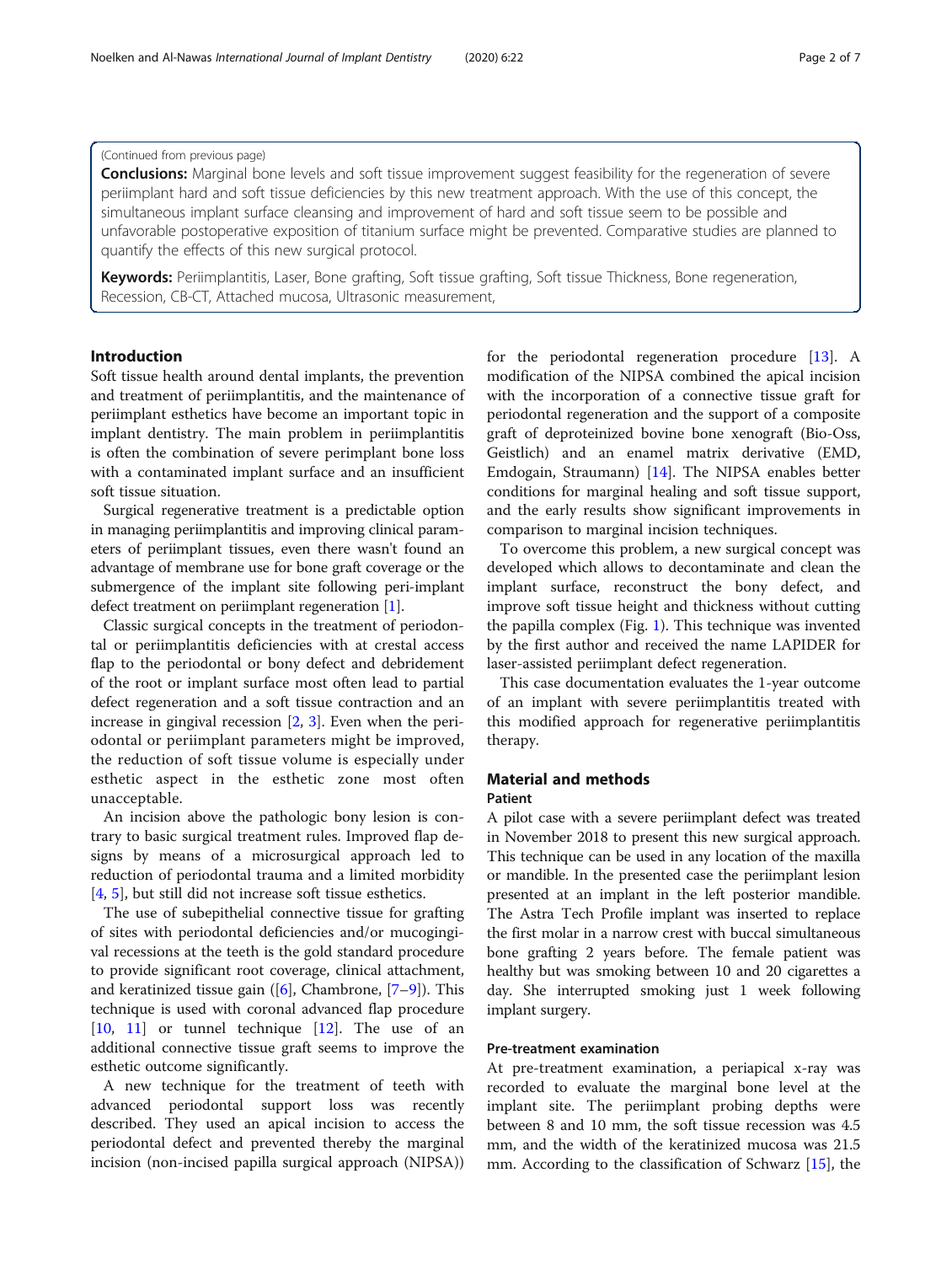<span id="page-2-0"></span>

periimplantitis defect was classified as class Id. The bone loss was circumferential with a deep dehiscence bone loss on the buccal aspect. Bone loss was 9 mm at the buccal and 6 mm at the oral aspect apical to implant shoulder. The gingival biotype was determined as a thin tissue biotype [[16\]](#page-6-0).

## Surgical technique

The implant was treated according to the LAPIDER treatment protocol: horizontal mucosal incision 4 to 5 mm apical to marginal mucosa, supraperiosteal split-flap preparation in apical direction (Fig. [2](#page-4-0)a), cutting through the periosteum at the level of the implant apex (Fig. [2](#page-4-0)b), subperiosteal coronal flap elevation, exploration and cleaning of the periimplant defect using a micro-surgical approach under a chair-side microscope (Fig. [2c](#page-4-0)), thorough debridement of the implant surface with the Er:YAG laser (AdvErL EVO, J. Morita Europe, Dietzenbach, Germany), and subperiosteal grafting with connective tissue (Fig. [2](#page-4-0)d). Simultaneous periimplant defect grafting was performed by condensing autogenous bone chips to the bottom of the defect for reconstruction of

the periimplant defect (Fig. [2](#page-4-0)e). Autogenous bone grafts were harvested by a bone scraper (Micross, Meta, Reggio Emilia, Italy) at the mandibular ramus. The periosteum was reflected apically to cover the graft and sutured to the periosteum by a monofilamentous resorbable suture (Monocryl 5-0, Ethicon, Norderstedt, Germany). The bilayered suturing was finished with mucosal adaptation by a non-resorbable suture (Prolene 6-0, Ethicon, Norderstedt, Germany) (Fig. [2](#page-4-0)f).

The implant surface was irridated using the PS600 tip (J. Morita) on the Er:YAG laser. The flat quartz tip tapers from 600 μm in the upper portion to 400 μm in the lower portion. The distance from the end of the tip to the implant surface should be very close but without direct contact. Surface ablation was set to 50 mJ/mm<sup>2</sup>, and the pulse was set to 20 pulses per second. Sterile water was injected at a rate of 5 ml/min. Irridation time to clean the contaminated implant surface precisely was about 7 min. Access to the lingual implant surface was provided by entering the defect through the lingual pocket with the slim laser tip under visual control from the buccal aspect.

#### Follow-up and definition of outcome parameters

The patient was examined preoperatively, at the time of periimplantitis surgery, at 3 and 6 months, and at 1-year following periimplantitis treatment (Fig. [2](#page-4-0)g).

## Interproximal marginal bone level

The status of the interproximal marginal bone level was assessed using digital periapical radiographs (Fig. [2h](#page-4-0)).

## Buccal bone level and thickness

The thickness of the facial bone wall was determined by CB-CT data, specifically by the reconstruction according to the long axis of the implant at follow-up examination (Fig. [2i](#page-4-0)). The thickness of the facial bone wall was measured 1 mm, 3 mm, and 6 mm apical to the buccal implant shoulder level [[17,](#page-6-0) [18\]](#page-6-0).

## Probing depths

The periimplant probing depths were measured at 6 sites around the implant by a periodontal probe with 1 mm calibration.

## Width of keratinized mucosa

The width of the keratinized and attached mucosa at the midfacial aspect of the implant site was measured by a periodontal probe with 1 mm calibration.

## Soft tissue recession

The midfacial soft tissue recession was calculated in relation to a tangent between the CEJs of the neighboring teeth.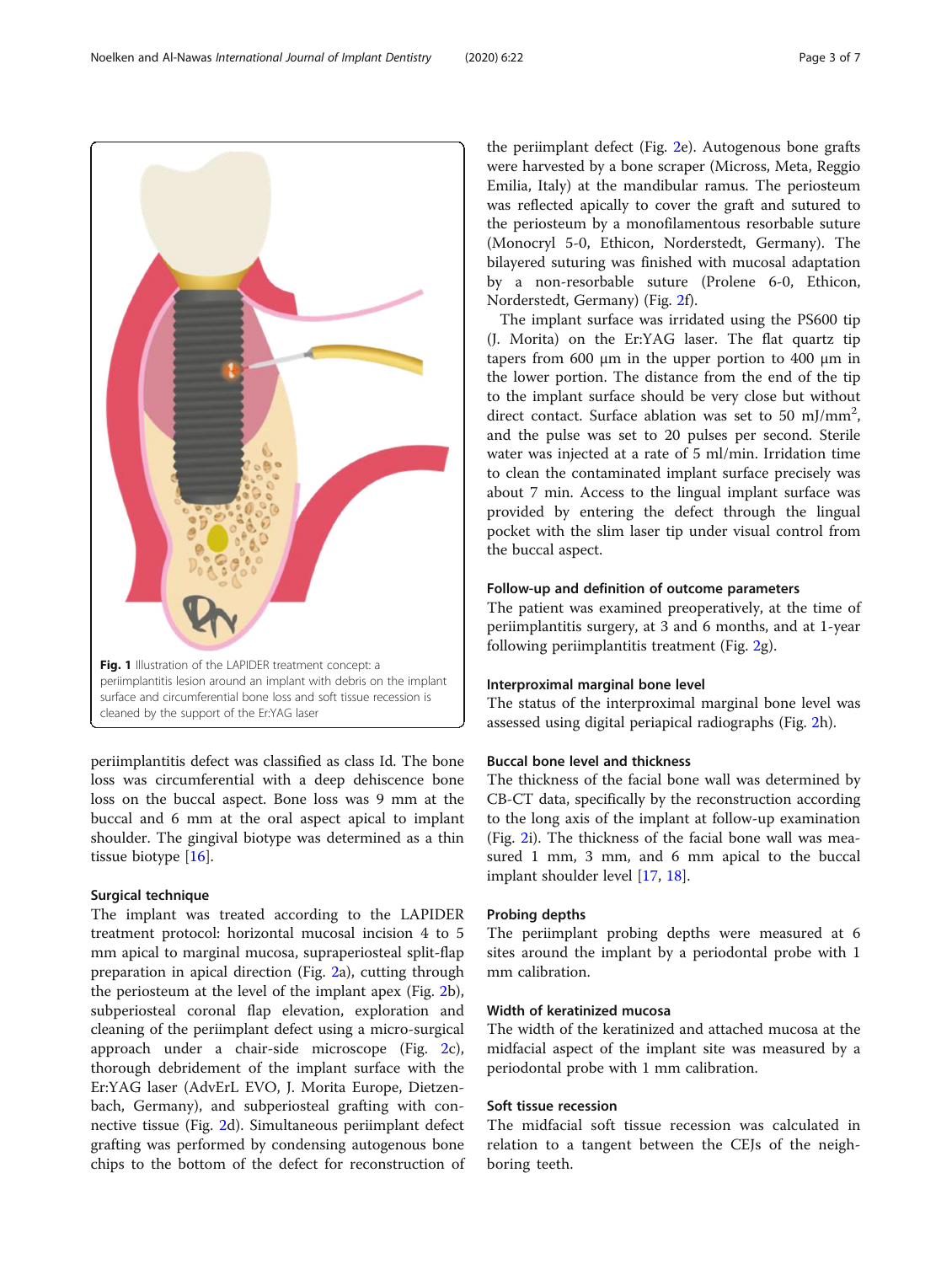

Fig. 2 (See legend on next page.)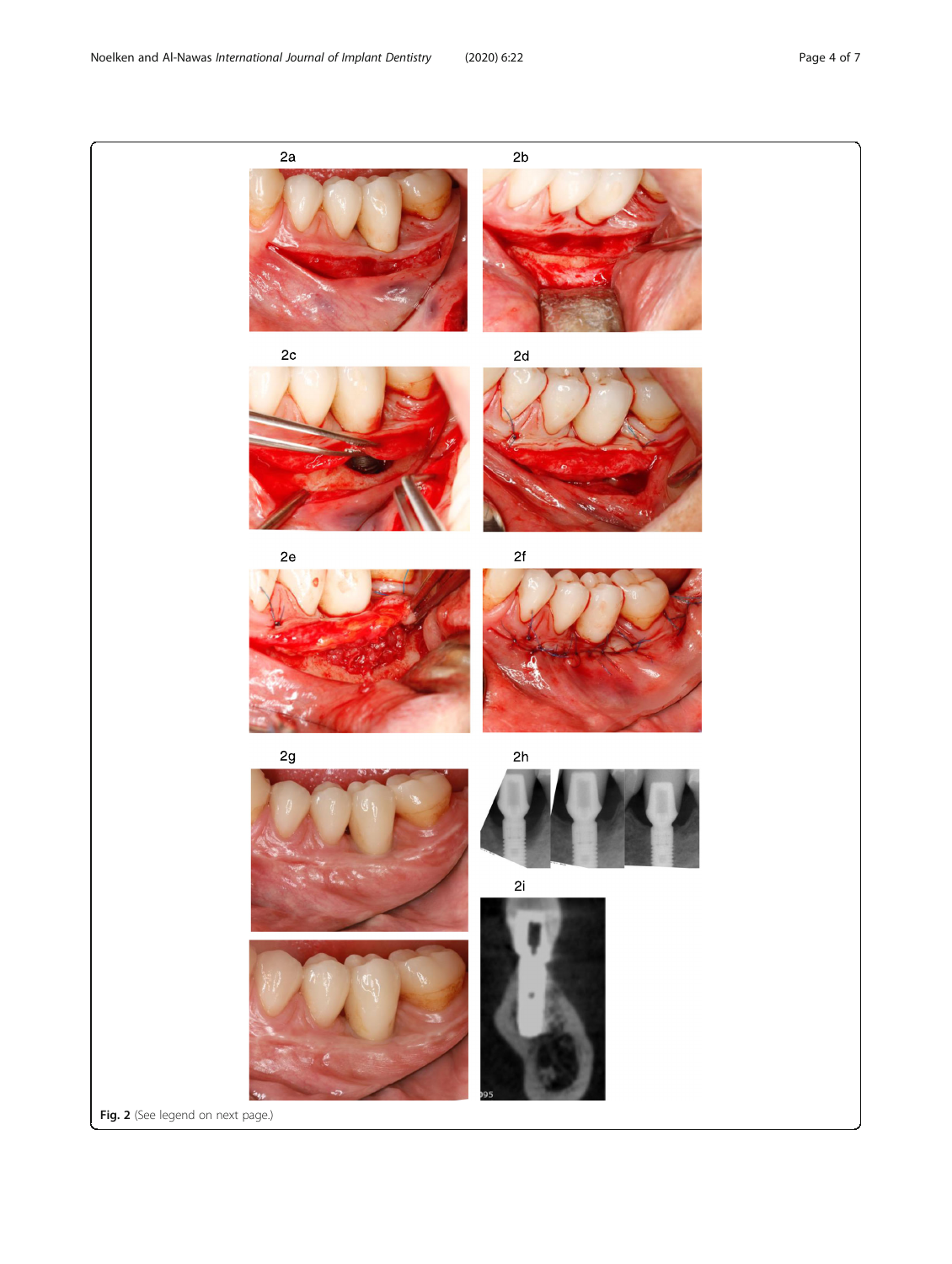#### <span id="page-4-0"></span>(See figure on previous page.)

Fig. 2 Treatment of a severe perimplantitis lesion at implant in the posterior left mandible according to LAPIDER technique. a Horizontal mucosal incision and split-flap preparation in apical direction. **b** Separation of the periosteum at the level of the implant apex. c Subperiosteal coronal flap elevation and exploration and cleansing of the periimplant defect and the implant surface with the Er:YAG laser. d Subperiosteal grafting with connective tissue, which was harvested at the palate. **e** Augmentation of the bony defect with autogenous bone chips from the mandibular ramus. f Covering the grafted site by reflecting and suturing periosteum to periosteum. Wound closure is completed by mucosal suturing. q At 6month and 1-year follow-up examination, the signs of a periimplant infection are gone while the soft tissue level and thickness at the implant site are improved. **h** Periapical X-rays pre-operatively at 6-month and at 1-year follow-up show the complete regeneration of the severe bony defect to the level of the implant shoulder. i CB-CT at 6 months reveals the bony regeneration to the level of the implant shoulder at the oral and the buccal aspects

## Buccal mucosa thickness

The facial mucosa thickness was measured using an ultrasonic device with 20 MHz frequency and a 1540 m/ s ultrasonic impulse velocity (PIROP Biometric Scanner; Echoson, Pulawy, Poland). The measurements were performed at a level 4 mm apical to the midfacial mucosal margin at the implant. Minimal pressure was applied to avoid compression of the mucosa.

## Results

## Implant follow-up

At 1-year follow-up, the implant was in function without any signs of infection.

#### Interproximal marginal bone level

The interproximal bone level changed from − 5.5 mm below to the level of the implant shoulder.

## Buccal bone level and thickness

The buccal bone loss of 9 mm (measured clinically at periimplantitis surgery) regenerated to the level of the buccal implant shoulder (measured by CB-CT, Fig. 2i). The thickness of the buccal bone wall was 0.6 mm at 1 mm, 1.3 mm at 3 mm, and 3.1 mm at 6 mm.

#### Probing depths

The periimplant probing depths decreased from 8 to 10 mm to 2 to 3.5 mm.

## Width of keratinized mucosa

The width of the keratinized and attached mucosa at the midfacial aspect of the implant site improved from 1.5 to 3.5 mm.

#### Soft tissue recession

The midfacial soft tissue recession decreased from 4.5 mm to 3 mm.

## Buccal mucosa thickness

The buccal mucosa thickness increased from 1.53 mm at pre-operative examination to 2.42 mm at 1-year follow-up.

### **Discussion**

The role of keratinized tissues around implants is not finally elucidated, but seems to support periimplant health even it is not necessary in sites with perfect hygiene [[19\]](#page-6-0). For the prevention of periimplantitis lesions, a systematic review [\[20](#page-6-0)] highlighted the clinical relevance of keratinized mucosa around dental implants in preventing periimplant disease. A sufficient width of keratinized mucosa led to less mucosal inflammation, less plaque accumulation, increased stability of the periimplant area, and prevention of mucosal recession.

The additional use of connective tissue grafts in the treatment procedure of periimplantitis lesions to improve the dimensions of the keratinized tissues is described in the literature as a beneficial additional method.

To improve the benefit on wound healing and flap stability with a coronally advanced flap for the treatment of gingival recessions, a clinical study observed the inclusion of periosteum in the flap versus a splitthickness approach showing that the inclusion of the periosteum led to a significant higher rate of complete root coverage [[21\]](#page-6-0).

In this study, it was possible to observe a significant increase in the width of the keratinized mucosa by grafting the sites with autogenous connective tissue grafts from the palate. This is supported by studies, which presented the impact of the regeneration of keratinized attached mucosa [[22\]](#page-6-0) and the advantage of autogenous soft tissue grafts in comparison to xenogeneic collagen matrices with a bilaminate structure especially in sites with an initially compromized width of keratinized mucosa smaller than 2 mm [[23\]](#page-6-0).

A retrospective study of our workgroup analyzed the relationship between hard and soft tissue thickness and several possible impacting factors like soft tissue grafting, implant angulation, and positioning at immediately provisionalized implants [[24\]](#page-6-0). The statistical analysis showed no significant correlation between facial mucosa or bone thickness and the orofacial angulation and positioning of the implants. However, an increased thickness of the facial mucosa was observed in patients with a thick gingival morphotype and in cases with simultaneous connective tissue grafting. The amount of improvement of the thickness of the facial bony wall was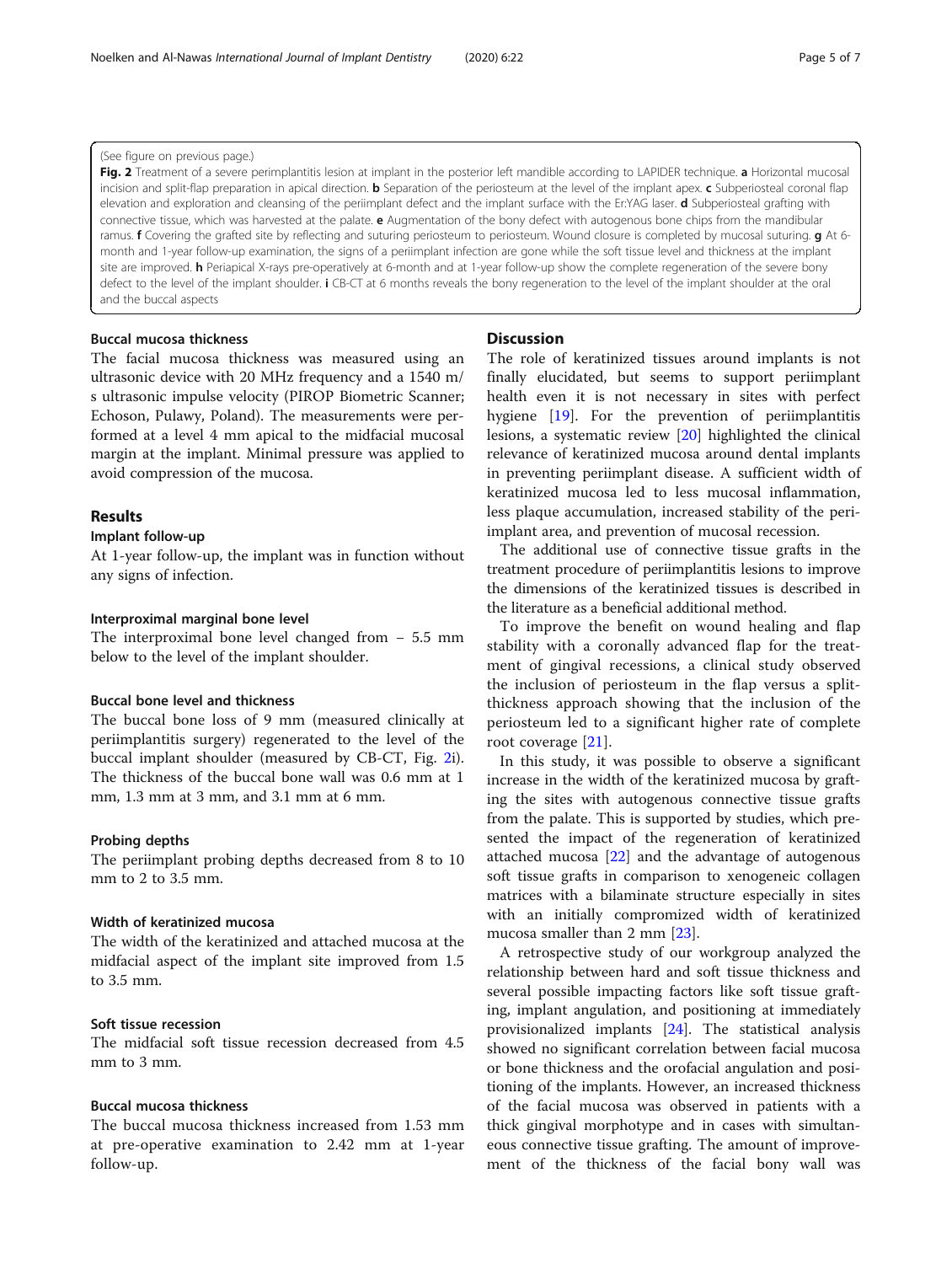dependent on the pre-operative deficiency. This implies, that a severe defect allows for a significant bigger amount of regeneration by immediate and flapless reconstruction with autogenous bone. This seems to be in line with the presented treatment protocol using autogenous bone and connective tissue grafts in severe periimplant defects. The data of the case report by Moreno Rodriguez et al. (Moreno Rodriguez, Ortiz Ruiz et al. 2019) show that an apical incision with Bio-Oss and EMD grafting combined with additional grafting of a connective tissue lead especially in compromised periodontal cases to an improvement in marginal tissues with reduction of pocket probing depths and gains in clinical attachment level.

The effectiveness of the cleansing procedure of the implant surface seems to have an important role on the capacity of bony regeneration around implants treated for periimplantitis. The methods of powder-abrasive therapy and the use of a Er:YAG laser seems to be the most effective procedures in non-surgical periimplantitis therapy [\[25](#page-6-0)]. A study using Er:YAG laser for periimplantitis treatment led to a significant reduction of probing depth and radiographically proven bone regeneration [[26\]](#page-6-0). A new approach for surgical regenerative therapy of periimplantitis lesions using an electrolytic method to remove biofilms from contaminated implant surfaces was described by [\[27](#page-6-0)]). This technique requires the removal of the prosthetic restoration and the soft tissue coverage of the grafted site for a submerged healing. They showed that the electrolytic cleaning methods as a single procedure is effective and allows for significant clinical bone fill or complete re-osseointegration following covered defect grafting.

A present systematic review by Tomasi [\[28](#page-6-0)] aimed at evaluating the efficacy of reconstructive surgical therapy at periimplantitis-related bone defects. They reported a larger improvement in marginal bone levels and in defect fill for the test procedures compared to control procedures, but no differences for probing depth and bleeding on probing were found. Changes of clinical attachment and soft tissue levels were not considered. The available evidence on reconstructive therapy at periimplantitis-related defects is limited and the interpretation of the marginal bone level gain for test procedures is difficult as graft material may not be distinguishable from the newly formed bone.

The review of Madi et al. [\[29\]](#page-6-0) considered possible surgical treatment modalities for periimplantitis defects to regain re-osseointegration. Various implant surface decontamination techniques have been used either alone or simultaneously with/without guided bone regeneration. Despite the access flap surgery, it was observed that the application of single decontamination measure either chemical or mechanical was not adequate to provide a better treatment outcome. Er: YAG laser showed no implant surface alteration and provided favorable environment for re-osseointegration.

The access to large periimplant defects at the lingual aspect is complicated and limits this technique. The slim laser tip allows to enter the bone defect and the implant surface through the lingual pocket. Simultaneous visual control from the buccal aspect is possible, but needs magnification and light. The waiver of a lingual incision is advantageous for bone regeneration by keeping the lingual tissue integrity and the maintenance of blood supply.

Even the initial results of this new approach for periimplantitis surgery are very promising, prospective studies are needed to examine the impact of this new approach of periimplantitis treatment strategy on hard and soft tissue regeneration.

## Conclusion

Marginal bone levels and soft tissue results suggest feasibility for the regeneration of severe periimplant hard and soft tissue deficiencies by this new treatment approach. With the use of this concept, the simultaneous implant surface cleansing and improvement of hard and soft tissue seem to be possible and unfavorable postoperative exposition of titanium surface might be prevented. Adding a connective tissue graft simultaneously to periimplantitis treatment did increase the vestibular soft tissue thickness in short-term observation. As a next step, a comparative study has to identify the detailed and long-term results of the technique.

#### Abbreviations

CB-CT: Cone beam computed tomography; NIPSA: Non-incised papilla surgical approach; EMD: Enamel matrix derivative (Emdogain)

#### Acknowledgements

Not applicable.

#### Competing interests

The authors declare that they have no competing interests.

#### Funding

There was no funding for this publication or study.

#### Availability of data and materials

The dataset used and analyzed during the current publication is available from the corresponding author on a reasonable request.

#### Authors' contributions

RN was responsible for the surgical approach, the data analysis and interpretation, the data collection, and the writing of the paper. BA-N was responsible for the data interpretation, the critical revision, and approval of the paper.

#### Authors' information

RN is a specialist for oral surgery, periodontics, micro-endodontics, and implant dentistry and is running a private practice limited to those topics in Lindau/Lake Constance, Germany. Additionally, he is working since 2005 as a senior physician and researcher at the University Medical Center in Mainz, Germany, in the Department for Oral and Maxillofacial Surgery with Professor